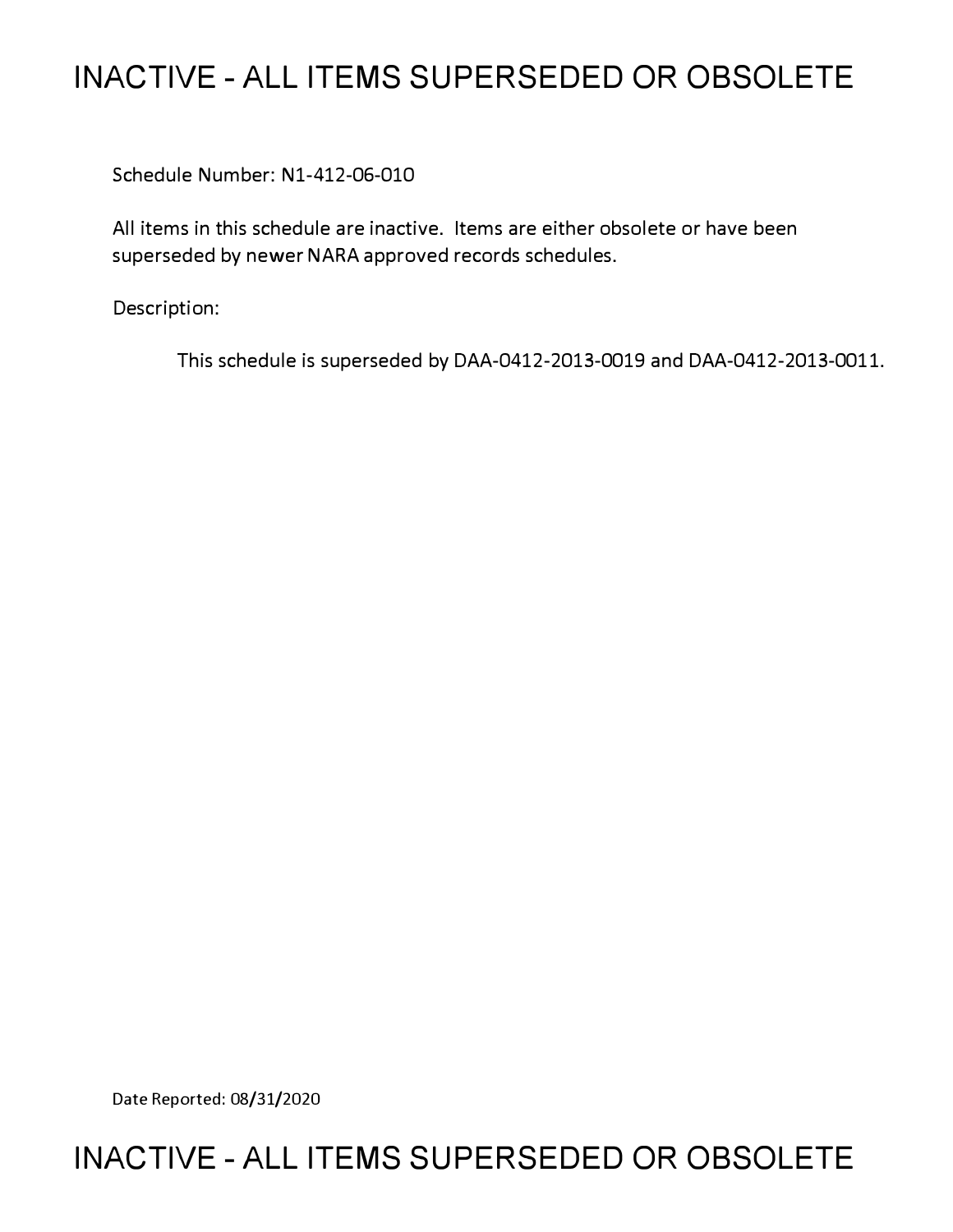| <b>REQUEST FOR RECORDS DISPOSITION AUTHORITY</b>                                                                                                                                                                                                                                                                                                                                                                                                                                                                                            |                                                |                                    |             | <b>JOB NUMBER</b><br><u>ni-412-06-10</u>                                                                                                                                                                                |                                                                   |                                    |
|---------------------------------------------------------------------------------------------------------------------------------------------------------------------------------------------------------------------------------------------------------------------------------------------------------------------------------------------------------------------------------------------------------------------------------------------------------------------------------------------------------------------------------------------|------------------------------------------------|------------------------------------|-------------|-------------------------------------------------------------------------------------------------------------------------------------------------------------------------------------------------------------------------|-------------------------------------------------------------------|------------------------------------|
| To NATIONAL ARCHIVES and RECORDS ADMINISTRATION (NIR)<br>WASHINGTON, DC 20408                                                                                                                                                                                                                                                                                                                                                                                                                                                               |                                                |                                    |             | RECEIVED<br><u>1-24-2006</u><br><b>DATE RECEIVED</b>                                                                                                                                                                    |                                                                   |                                    |
|                                                                                                                                                                                                                                                                                                                                                                                                                                                                                                                                             |                                                |                                    |             |                                                                                                                                                                                                                         |                                                                   |                                    |
| 1 FROM (Agency or establishment)                                                                                                                                                                                                                                                                                                                                                                                                                                                                                                            |                                                |                                    |             | <b>NOTIFICATION TO AGENCY</b>                                                                                                                                                                                           |                                                                   |                                    |
| U.S. Environmental Protection Agency                                                                                                                                                                                                                                                                                                                                                                                                                                                                                                        |                                                |                                    |             | In accordance with the provisions of 44 USC<br>3303a, the disposition request, including<br>amendments, is approved except for items that may<br>marked "disposition not approved" or<br>be<br>"withdrawn" in column 10 |                                                                   |                                    |
| 2 MAJOR SUBDIVISION                                                                                                                                                                                                                                                                                                                                                                                                                                                                                                                         |                                                |                                    |             |                                                                                                                                                                                                                         |                                                                   |                                    |
| 3 MINOR SUBDIVISION                                                                                                                                                                                                                                                                                                                                                                                                                                                                                                                         |                                                |                                    |             |                                                                                                                                                                                                                         |                                                                   |                                    |
| 5 TELEPHONE<br>4 NAME OF PERSON WITH WHOM TO CONFER                                                                                                                                                                                                                                                                                                                                                                                                                                                                                         |                                                |                                    | <b>DATE</b> |                                                                                                                                                                                                                         | ARCHIVIST OF THE UNITED STATES                                    |                                    |
| <b>Constance Downs</b>                                                                                                                                                                                                                                                                                                                                                                                                                                                                                                                      |                                                | 202-564 -1640                      | 7/10/44     |                                                                                                                                                                                                                         | Mb We ter                                                         |                                    |
| I hereby certify that I am authorized to act for this agency in matters pertaining to the disposition of its records and that the records<br>proposed for disposal on the attached $\Delta$ page(s) are not now needed for the business of this agency or will not be needed after the<br>retention periods specified; and that written concurrence from the General Accounting Office, under the provisions of Title 8 of the<br>GAO manual for Guidance of Federal Agencies,<br>has been requested<br>is not required,<br>is attached, or |                                                |                                    |             |                                                                                                                                                                                                                         |                                                                   |                                    |
| DATE                                                                                                                                                                                                                                                                                                                                                                                                                                                                                                                                        |                                                | SIGNATURE OF AGENCY REPASSENTATIVE |             | <b>TITLE</b>                                                                                                                                                                                                            |                                                                   |                                    |
|                                                                                                                                                                                                                                                                                                                                                                                                                                                                                                                                             | <b>Constance Downs</b>                         |                                    |             | Acting Agency Records Officer                                                                                                                                                                                           |                                                                   |                                    |
| 7 Item<br>No                                                                                                                                                                                                                                                                                                                                                                                                                                                                                                                                | 8 DESCRIPTION OF ITEM AND PROPOSED DISPOSITION |                                    |             | <b>9 GRS OR SUPERSEDED</b><br><b>JOB CITATION</b>                                                                                                                                                                       |                                                                   | 10 ACTION TAKEN<br>(NARA USE ONLY) |
|                                                                                                                                                                                                                                                                                                                                                                                                                                                                                                                                             | EPA 141- Controlled and Major Correspondence   | DUIME na                           |             |                                                                                                                                                                                                                         | N1-412-94-2/22                                                    |                                    |
| 115-109                                                                                                                                                                                                                                                                                                                                                                                                                                                                                                                                     | <b><i>PREVIOUS EDITION NOT USABLE</i></b>      |                                    |             |                                                                                                                                                                                                                         | STANDARD FORM SF 115 (REV<br><b>Droccribed by NADA 36 CED 122</b> |                                    |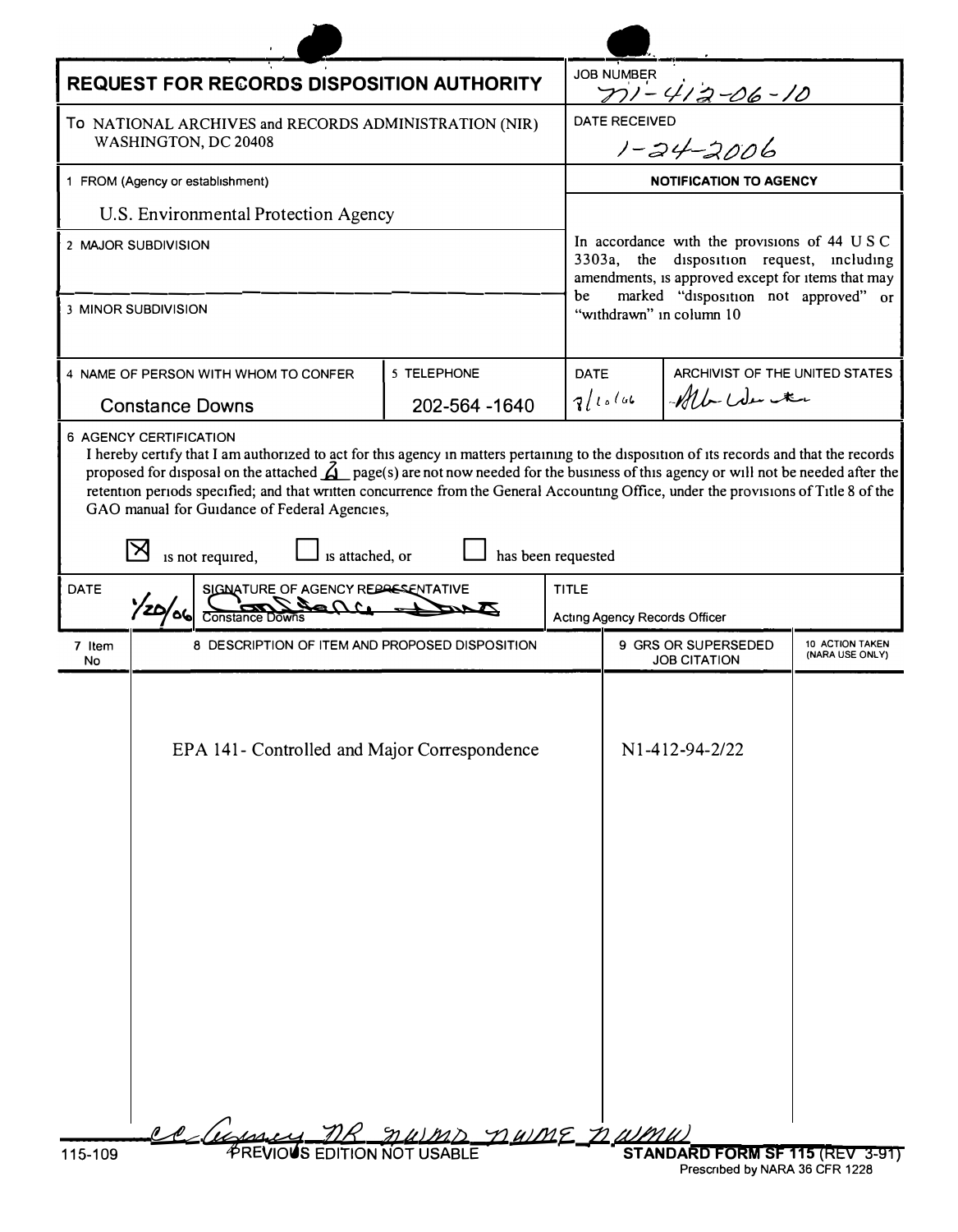# **EPA Records Schedule 141**

**Status:** Final, 07/31/2010

**Title:** Controlled and Major Correspondence

**Program:** All Programs

**Applicability:** Agency-wide

**Function:** 404-141-02-01 - Controlled Correspondence

#### **NARA Disposal Authority:**

This schedule authorizes the disposition of the record copy in any media (media neutral), excluding any records already in electronic form. Records designated for permanent retention must be transferred to the National Arcluves m accordance with NARA standards at the time of transfer.

•  $N1-412-06-10$ 

#### **Description:**

Includes signed controlled and major correspondence. The correspondence significantly documents the program activities and was processed under special handlmg control procedures because of the importance of the letters or time requirements of replies. Records consist of copies of incoming letters, copies of the responses, and enclosures. Also includes mdexes to the correspondence.

#### **Disposition Instructions:**

**Item a(1):** Senior officials and assistants to those officials - Nonelectronic

Includes officials as hsted in guidance.

- **Permanent**
- Close inactive records at end of year.
- Transfer to the National Archives in 5 year blocks, 20 years after file closure.

**Item a(2):** Senior officials and assistants to those officials - Electromc

Includes officials as listed m guidance.

- **Permanent**
- Close mactive records at end of year.
- Transfer to the National Archives 5 years after file closure, with any related documentation and external finding aids, as specified in 36 CFR 1228.270 or standards applicable at the time.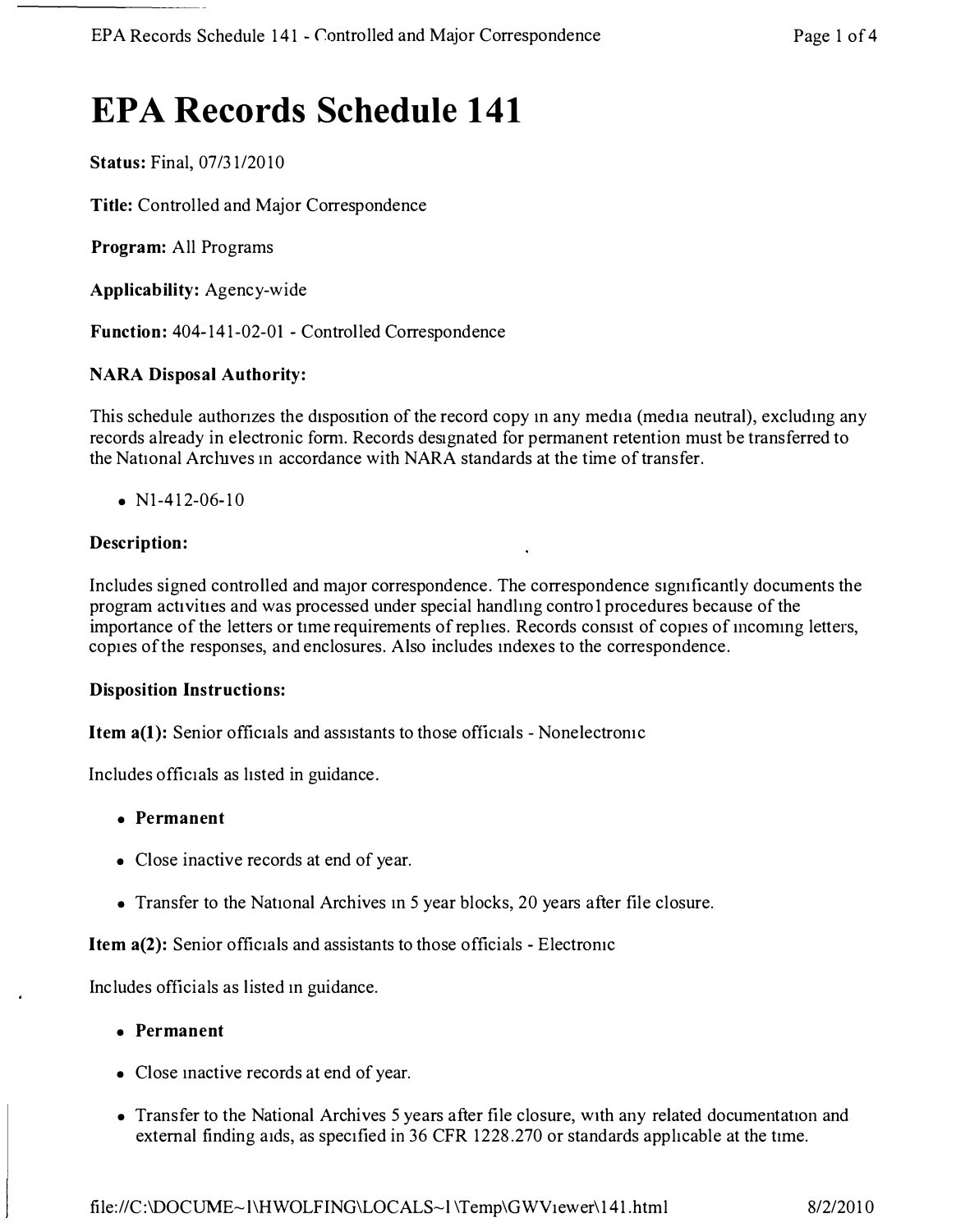**Item a(3):** Senior officials and assistants to those officials - Electronic copy of records transferred to the National Archives

Includes officials as listed in guidance.

- **Disposable**
- Close file upon transfer to the National Archives.
- Delete after electronic record copy is successfully transferred to the National Archives.

**Item b:** Division Directors and other personnel

- **Disposable**
- Close inactive records at end of year.
- Destroy 10 years after file closure.

#### **Guidance:**

Semor officials at headquarters mclude:

- Admmistrators and Deputy Admimstrators, Assistant and Associate Admimstrators, Chiefs of Staff and Deputy Chiefs of Staff, Environmental Appeals and Admmistrative Law Judges, General Counsels and Associate General Counsels, Inspectors General and Assistant Inspectors General, Chief Financial Officers and Deputy Chief Financial Officers, Comptrollers and Deputy Comptrollers, and equivalent, including other officials when acting in those capacities
- Office Directors and Deputy Office Directors, and equivalent, including other officials when acting in those capacities.
- Special Assistants (e.g., Staff Assistants) to the previously named officials.

Senior officials in the regions mclude:

- Regional Admimstrators, Deputy and Assistant Regional Admmistrators, Regional Counsels and Deputy Regional Counsels, and equivalent, including other officials when acting in those capacities.
- Office Directors and Deputy Office Directors, and equivalent, including other officials when acting m those capacities
- Special Assistants (e.g., Staff Assistants) to the previously named officials.

Semor officials in the laboratories include:

- Laboratory Directors, Associate Laboratory Directors, and equivalent, including other officials when acting in those capacities.
- Special Assistants (e.g., Staff Assistants) to the previously named officials.

If the official copies of controlled correspondence for officials listed m item a are returned to the originating program office, they should be filed separately and dispositioned in accordance with item a.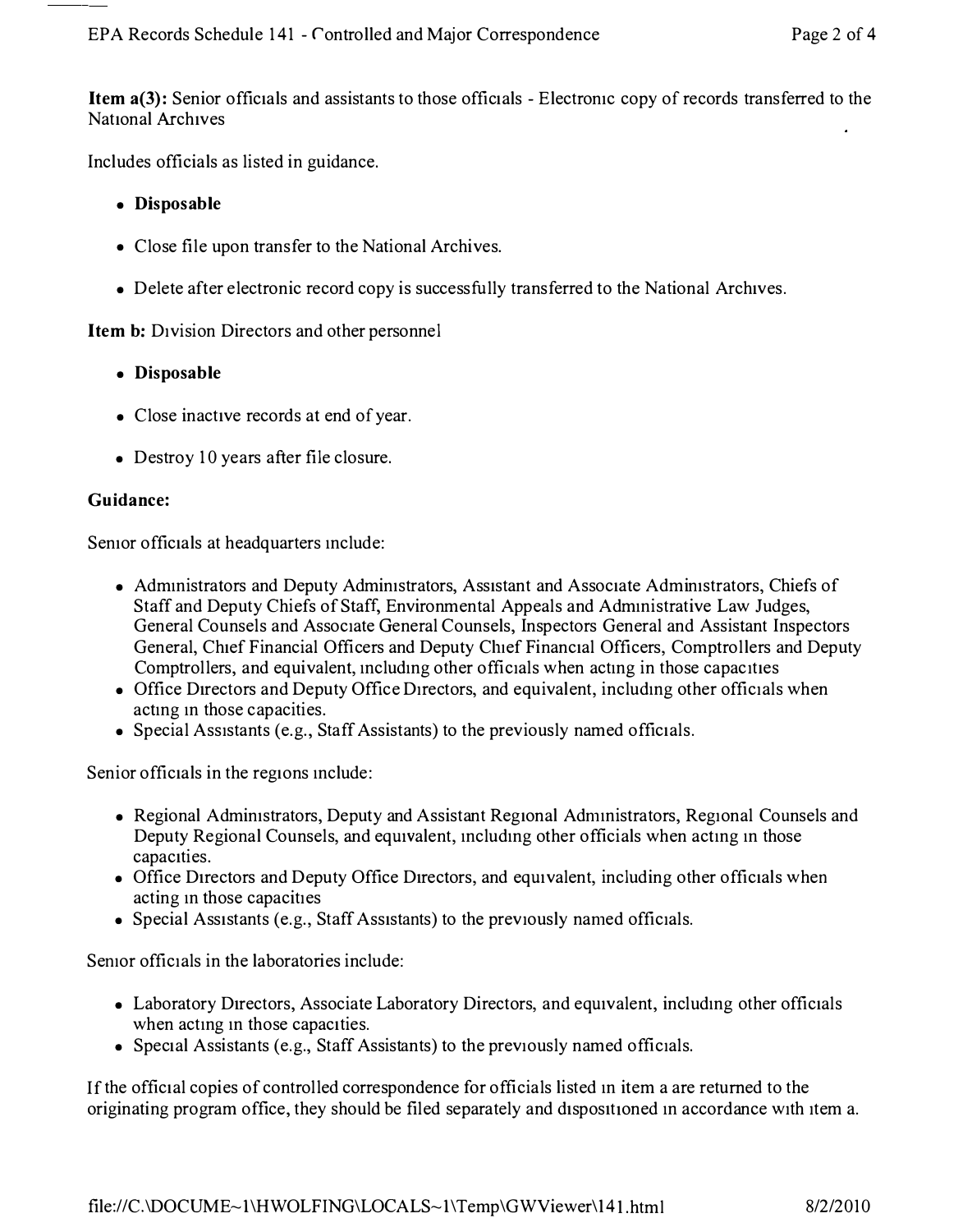Indexes for permanent controlled and major correspondence files are also permanent records If the mdex is paper, enclose a copy of the mdex together with the correspondence files when the files are retired to the FRC.

Routme correspondence and memoranda are scheduled as EPA 127. Congressional correspondence that is not part of the controlled correspondence system is covered by EPA 132.

For the Office of the Admmistrator and Deputy Administrator, the interagency correspondence file and environmental multiple letters file are covered by item a. Related electromc indexes are to be transferred in accordance with NARA's requirements for the transfer of electronic records.

Other Programs - Other previous schedule items combmed mto this schedule were for the followmg programs Federal Activities, General Counsel, Regional Operations, Intergovernmental Liaison, Water, Sohd Waste, Emergency and Remedial Response, Toxic Substances, Enforcement and Comphance Momtormg, Mobile Source, Air Quality Planning and Standards, International Activities, Research and Development, Pesticides, Radiation, Information and Resource Management, Inspector General, Legislative, Planning and Evaluation and Program Reporting, and Pubhc Affairs. Specific item numbers are cited below.

#### **Reasons for Disposition:**

The following changes were made in the 07/31/2010 version:

- Revised title of disposition items  $a(1)$ -(3) to be consistent with similar schedules.
- Added list of senior officials in guidance.

The following changes were made m the 02/29/2008 version:

- Divided item a into three subitems,  $a(1)$ -(3).
- Revised the titles of disposition items  $a(1)$ -(3).
- Revised the disposition instruction for item  $a(3)$ .

Schedule previously approved as Nl-412-94-2/22. The disposition instructions have been rewntten as media neutral to allow for maintaining the record copy in EP A's electronic recordkeepmg system.

Item c for electronic copies created with word processmg and electromc mail apphcations was deleted 08/09/2006 pursuant to NARA Bulletm 2006-04.

#### **Custodians:**

Multiple umts

#### **Related Schedules:**

EPA 127, EPA 132

### **Previous NARA Disposal Authority:**

NCl-412-76-3/1b, NCl-412-78-6/1, 3 and 6a, NCl-412-84-1/1, NCl-412-84-2/11, NCl-412-85-3/1, NCl-412-85-4/1, NCl-412-85-6/1, NCl-412-85-7/1, NCl-412-85-10/1, NCl-412-85-11/1, 3, and 6a,

 $file://C\cdot\text{DOC} \cup \text{HE~-1} \setminus HWOLFING\cup CALS~1 \setminus Temp\setminus GWV \cdot t \cdot \text{Newer} \setminus 141.html$  8/2/2010

 $\bullet$